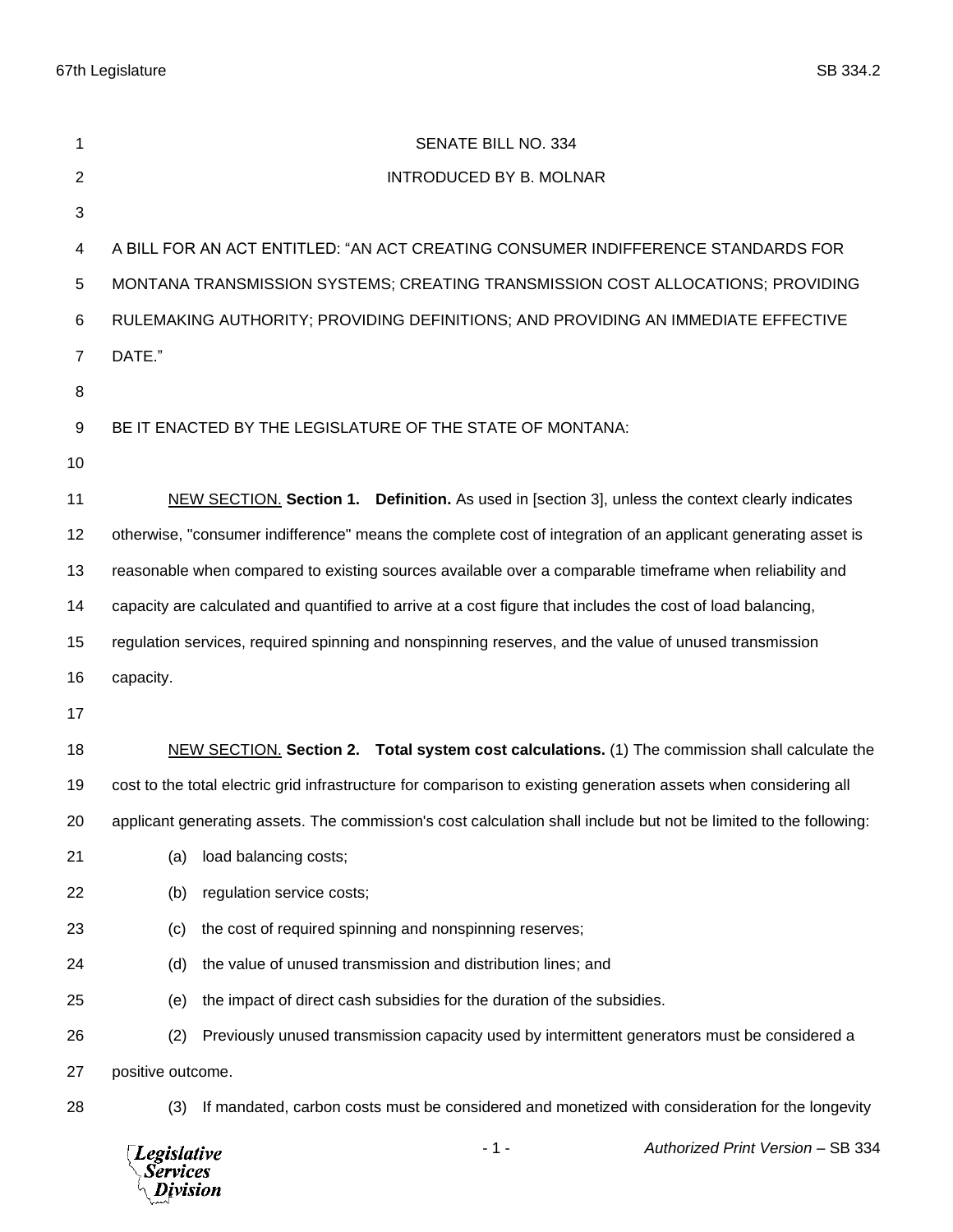## 67th Legislature SB 334.2

 and effects of greenhouse gas production created by generation assets and the fuel required to operate those assets. The calculation must include the effects beginning with the extraction of fuels and ending with generation. If carbon cost adders are not mandated, the effects and longevity must be noted in the final order. (4) When base load generation is used for load balancing services due to added variable generation capacity, the cost to ratepayers must be calculated. (5) THIS SECTION APPLIES TO UTILITIES REGULATED BY THE PUBLIC SERVICE COMMISSION PURSUANT TO TITLE 69, CHAPTER 8, AND THIS CHAPTER. NEW SECTION. **Section 3. Transmission system cost allocations -- rulemaking authority.** (1) The commission shall allocate costs to achieve consumer indifference on the state's electric grid. (2) When base load generation is used for load balancing services due to added variable generation capacity, the cost to ratepayers must be made whole by the intermittent generators. The cost must be credited to the generator causing the need for load balancing services. (3) If generation includes energy storage, the costs of grid regulation and load balancing must reflect the reduced impact to ratepayers. (4) If excess energy from intermittent generators is sold into the wholesale market, the commission shall allocate all transmission and wheeling charges to that generator. (5) If intermittent generators build a regulating plant for the purpose of providing grid regulation services to offset impacts, intermittent generators must be compensated for the services provided by the regulating plant based on the market value of the generation at its time of delivery. The intermittent generator plant owners may bid excess capacity into the western market or to public utilities within the state. (6) THIS SECTION APPLIES TO UTILITIES REGULATED BY THE PUBLIC SERVICE COMMISSION PURSUANT TO TITLE 69, CHAPTER 8, AND THIS CHAPTER. NEW SECTION. **Section 4. Commission authority -- rulemaking.** The commission shall adopt rules to implement and enforce the provisions of [sections 1 through 3]. NEW SECTION. **Section 5. Codification instruction.** [Sections 1 through 4] are intended to be